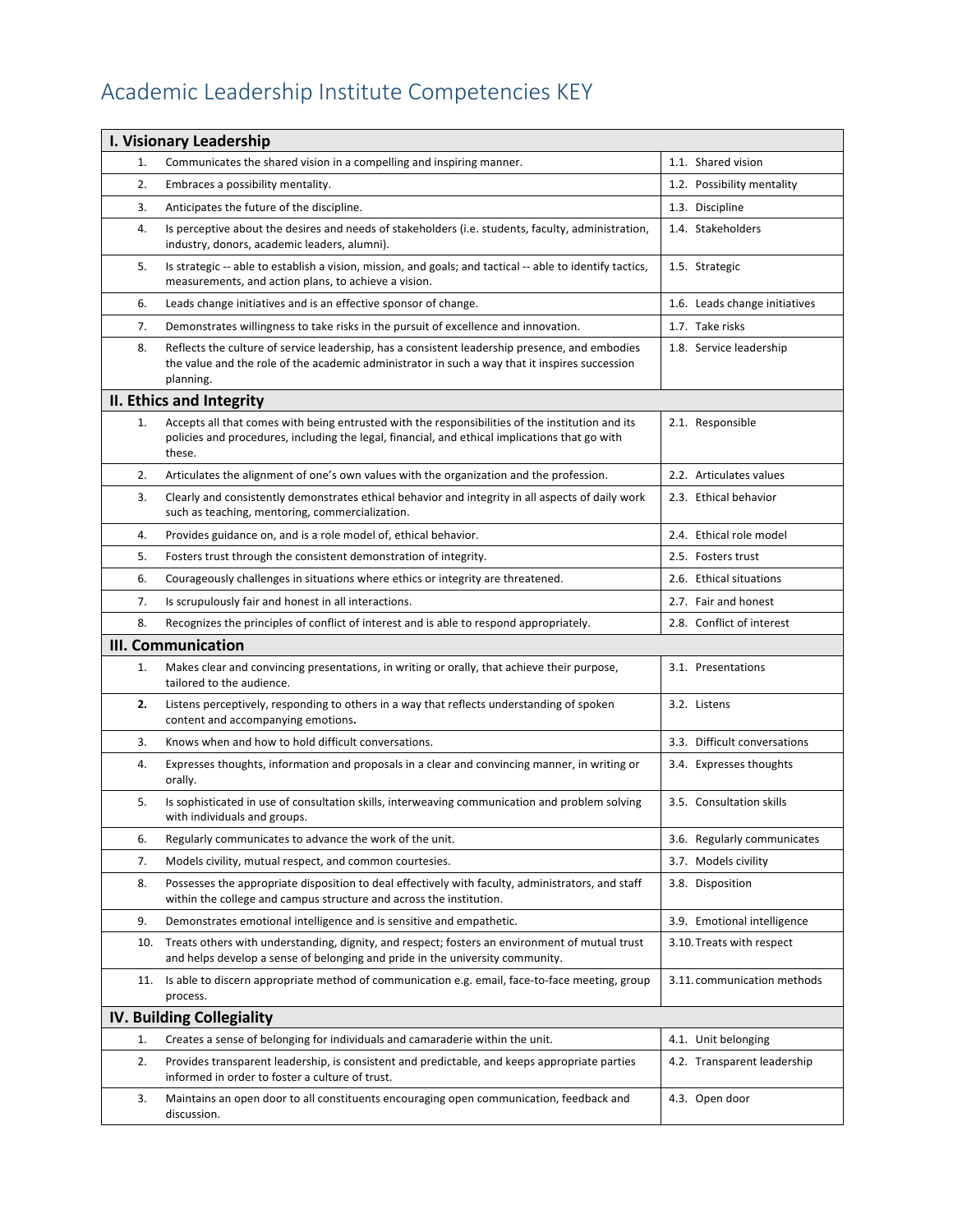| 4.  | Is candid and honest with all, including those above and below in the organization.                                                                                                                                                                                                                                                                                                                                                                                         | 4.4. Candid and honest                |
|-----|-----------------------------------------------------------------------------------------------------------------------------------------------------------------------------------------------------------------------------------------------------------------------------------------------------------------------------------------------------------------------------------------------------------------------------------------------------------------------------|---------------------------------------|
| 5.  | Fosters networking for self and others.                                                                                                                                                                                                                                                                                                                                                                                                                                     | 4.5. Fosters networking               |
|     | V. Leading Through Conflict-Managing Conflict                                                                                                                                                                                                                                                                                                                                                                                                                               |                                       |
| 1.  | Recognizes diverse viewpoints, brings conflicts into the open and approaches them as<br>opportunities for growth, and involves appropriate parties to find common ground or<br>acceptable alternatives.                                                                                                                                                                                                                                                                     | 5.1. Diverse viewpoints               |
| 2.  | Mediates conflicts, working out tough agreements to settle disputes equitably.                                                                                                                                                                                                                                                                                                                                                                                              | 5.2. Mediates conflicts               |
| 3.  | Builds partnerships and works collaboratively with others across the organization to achieve<br>shared objectives.                                                                                                                                                                                                                                                                                                                                                          | 5.3. Builds partnerships              |
| 4.  | Analyzes conflict situations to gather data and determine stakeholder interests.                                                                                                                                                                                                                                                                                                                                                                                            | 5.4. conflict situations              |
| 5.  | Is willing to make hard choices and stand firm on decisions, and effectively deals with difficult<br>and disruptive behavior.                                                                                                                                                                                                                                                                                                                                               | 5.5. Hard choices                     |
| 6.  | Challenges upper administration with the aim of influencing for the best outcome, while<br>modeling positive attitudes and respect for differing roles and responsibilities.                                                                                                                                                                                                                                                                                                | 5.6. upper administration             |
| 7.  | Avoids bias and is able to act as a neutral third party without regard to the professional status<br>of the individuals involved in the conflict.                                                                                                                                                                                                                                                                                                                           | 5.7. Avoids bias                      |
| 8.  | Understands and holds knowledge of systems available and resources available for conflict<br>management such as policies, campus offices, guideline documents.                                                                                                                                                                                                                                                                                                              | 5.8. Available resources              |
| 9.  | Is perceptive to faculty concepts and able to anticipate conflicts and know when to step in.                                                                                                                                                                                                                                                                                                                                                                                | 5.9. Perceptive                       |
| 10. | Engages in appropriate record keeping around substantive conflict issues.                                                                                                                                                                                                                                                                                                                                                                                                   | 5.10. Record keeping                  |
|     | VI. Values and Cultivates an Environment of Diversity and Inclusion                                                                                                                                                                                                                                                                                                                                                                                                         |                                       |
| 1.  | Cultivates diversity - values diversity as exhibited in recruiting, hiring and retaining diverse<br>talent, facilitating work, and leveraging the benefits of different perspectives.                                                                                                                                                                                                                                                                                       | 6.1. Cultivates diversity             |
| 2.  | Promotes a supportive and inclusive climate for all by recognizing, valuing and working to<br>actively engage individuals of different ethnic, regional, cultural, economic and religious<br>backgrounds, as well as people who are first-generation immigrants, people with disabilities,<br>people who are parents, people of different sexual and gender identities and expressions,<br>people of different ages, political viewpoints, veteran status, and many others. | 6.2. Inclusive climate                |
| 3.  | Fosters intercultural competence by shifting cultural perspective and adapting behavior to<br>cultural commonality and difference. Possesses a deep cultural self-awareness and deep<br>understanding of the experiences of people from different cultural communities -- in<br>perceptions, values, beliefs, behaviors and practices -- and behaviorally shifts across these<br>various cultural differences.                                                              | 6.3. Intercultural competence         |
| 4.  | Competently addresses issues that arise with students or colleagues.                                                                                                                                                                                                                                                                                                                                                                                                        | 6.4. Addresses issues                 |
| 5.  | Understands institutional resources and responsibilities particularly related to reporting<br>violations.                                                                                                                                                                                                                                                                                                                                                                   | 6.5. Understands resources            |
| 6.  | Recognizes the role of implicit bias in campus interactions.                                                                                                                                                                                                                                                                                                                                                                                                                | 6.6. Implicit bias                    |
|     | <b>VII. Creative and Strategic Problem Solving</b>                                                                                                                                                                                                                                                                                                                                                                                                                          |                                       |
| 1.  | Frames questions that encourage exploration of problems.                                                                                                                                                                                                                                                                                                                                                                                                                    | 7.1. Frames questions                 |
| 2.  | Utilizes data as a foundation for problem solving and making decisions.                                                                                                                                                                                                                                                                                                                                                                                                     | 7.2. Data for decisions               |
| 3.  | Utilizes and analyzes data and problems to identify root causes and systemic issues.                                                                                                                                                                                                                                                                                                                                                                                        | 7.3. Data for issues                  |
| 4.  | Evaluates solutions before implementation.                                                                                                                                                                                                                                                                                                                                                                                                                                  | 7.4. Evaluates solutions              |
| 5.  | Navigates obstacles and barriers.                                                                                                                                                                                                                                                                                                                                                                                                                                           | 7.5. Navigates obstacles              |
| 6.  | Is adaptable, and models curiosity, perseverance, open-mindedness and flexibility.                                                                                                                                                                                                                                                                                                                                                                                          | 7.6. Adaptable                        |
| 7.  | Demonstrates both analytical and strategic thinking.                                                                                                                                                                                                                                                                                                                                                                                                                        | 7.7. Analytical thinking              |
| 8.  | Intentionally utilize collaboration as a method of problem solving.                                                                                                                                                                                                                                                                                                                                                                                                         | 7.8. Collaborative problem<br>solving |
| 9.  | Consults with pertinent institutional offices when appropriate (legal, human resources, fiscal<br>accountability offices, research misconduct, Office of Institutional Equity and Compliance,<br>Faculty Affairs, Faculty Relations, etc.).                                                                                                                                                                                                                                 | 7.9. Institutional offices            |
|     | <b>VIII. Developing Self and Others</b>                                                                                                                                                                                                                                                                                                                                                                                                                                     |                                       |
| 1.  | Maximizes the ability of faculty and staff to meet their responsibilities through mentoring,<br>coaching and guidance.                                                                                                                                                                                                                                                                                                                                                      | 8.1. Mentoring, coaching              |